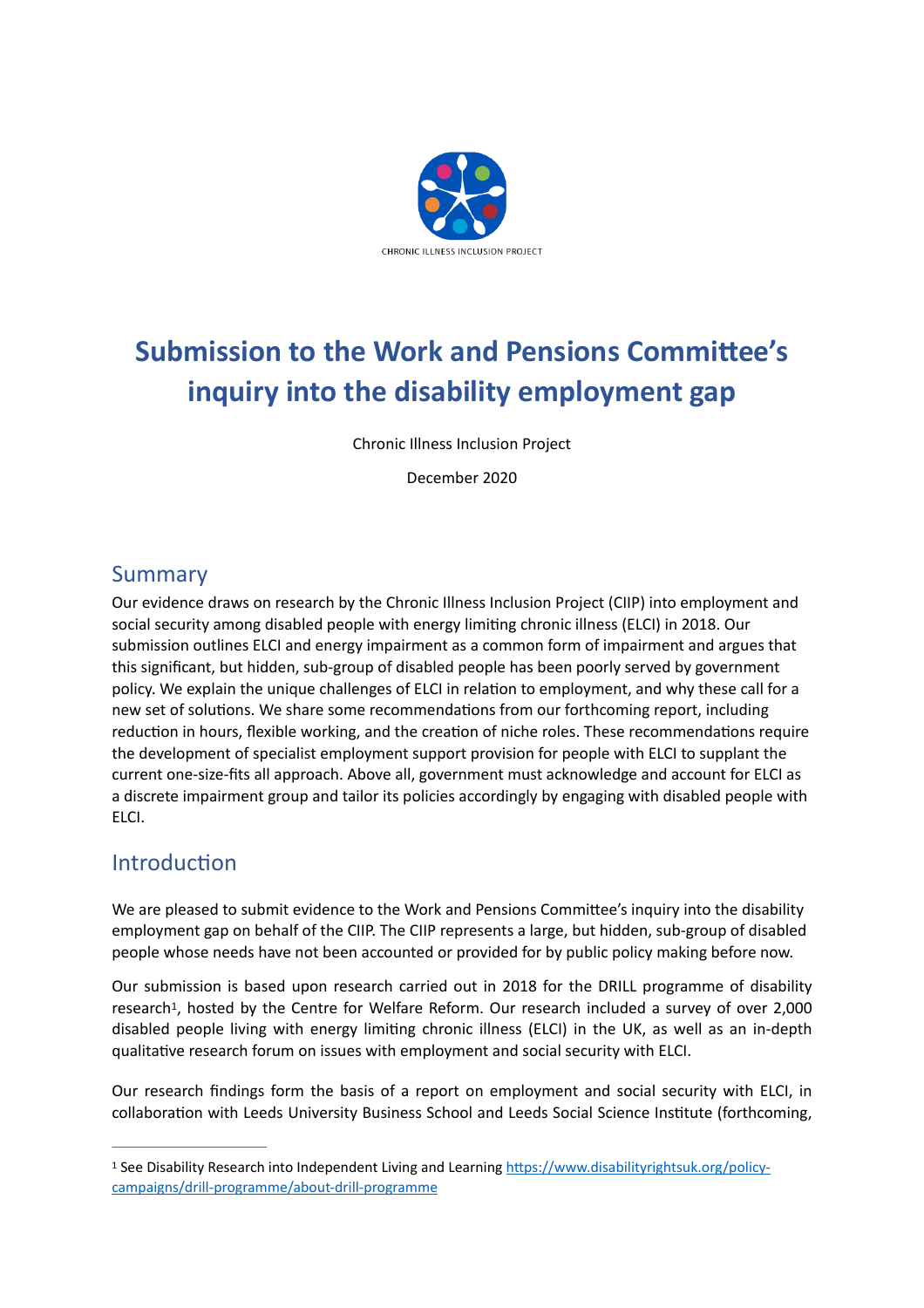2021). It is the first to consider ELCI as a significant sub-group of disabled people. We are pleased to share findings and recommendations relevant to the WPC inquiry in advance of publication of our report.

### About the Chronic Illness Inclusion Project

The CIIP is a voice for disabled people with energy limiting chronic illness, energy impairment and chronic pain. We are currently evolving from a disabled-led research project to an independent userled organisation. The CIIP exists to influence policies and perceptions around chronic illness, and to promote our rights as disabled people.

### What is Energy Limiting Chronic Illness (ELCI)?

<span id="page-1-3"></span>ELCI is closely aligned with impairment of stamina, breathing, or fatigue, which is reported by approximately one in three disabled people of working age in the UK.<sup>[2](#page-1-0)</sup> According to our research, ELCI includes musculoskeletal, neurological, endocrine, respiratory, autonomic and autoimmune conditions such as fibromyalgia, Ehlers-Danlos Syndrome, multiple sclerosis, COPD, lupus and thyroid problems. Around 2 in 5 survey respondents with ELCI report a co-morbid mental health condition. [3](#page-1-1)

<span id="page-1-5"></span><span id="page-1-4"></span>ELCI and energy impairment are new terms, born out of participatory research by and with disabled people with physical chronic illness.<sup>[4](#page-1-2)</sup> They reflect the lived experience and impact of many chronic illnesses.

ELCI is a debilitating mix of physical fatigue, cognitive fatigue and pain alongside other diverse illness symptoms. The main feature of ELCI is energy impairment: a generalised limitation on capacity for activity. Energy impairment can also be a secondary feature of other impairment types. People with ELCI experience 'payback': a disproportionate increase in pain, fatigue and other illness symptoms as a consequence of (over-)activity, and as a result of which prolonged rest is required to prevent deterioration in health. The ability to manage activity in accordance with energy limitation is paramount for the health of people with ELCI.

With regard to work, the primary limitation for people with ELCI is the amount, not the type, of work. The main employment adjustments include reduction in hours, removing travel requirements, flexible hours, and maximum autonomy of pace. Energy impairment is much less easily mitigated by aids, adaptations or adjustments to the work environment than, for example, mobility and sensory impairments. This is because energy impairment is primarily a restriction in capacity for activity.

Social security policy and employment policy are inextricably linked when addressing barriers to work and inclusion for people with ELCI. The primary adjustment for employment is reduced hours. Such part-time work is far less likely to result in a liveable income, and therefore employment is rarely a route to financial independence for people with ELCI.

<span id="page-1-0"></span>[<sup>2</sup>](#page-1-3) DWP (2017/18) *Family Resources Survey*

<span id="page-1-1"></span><sup>&</sup>lt;sup>[3](#page-1-4)</sup> Hale, C. et al. (2019) *Energy impairment and disability inclusion*. Centre for Welfare Reform.

<span id="page-1-2"></span> $4$  Ibid.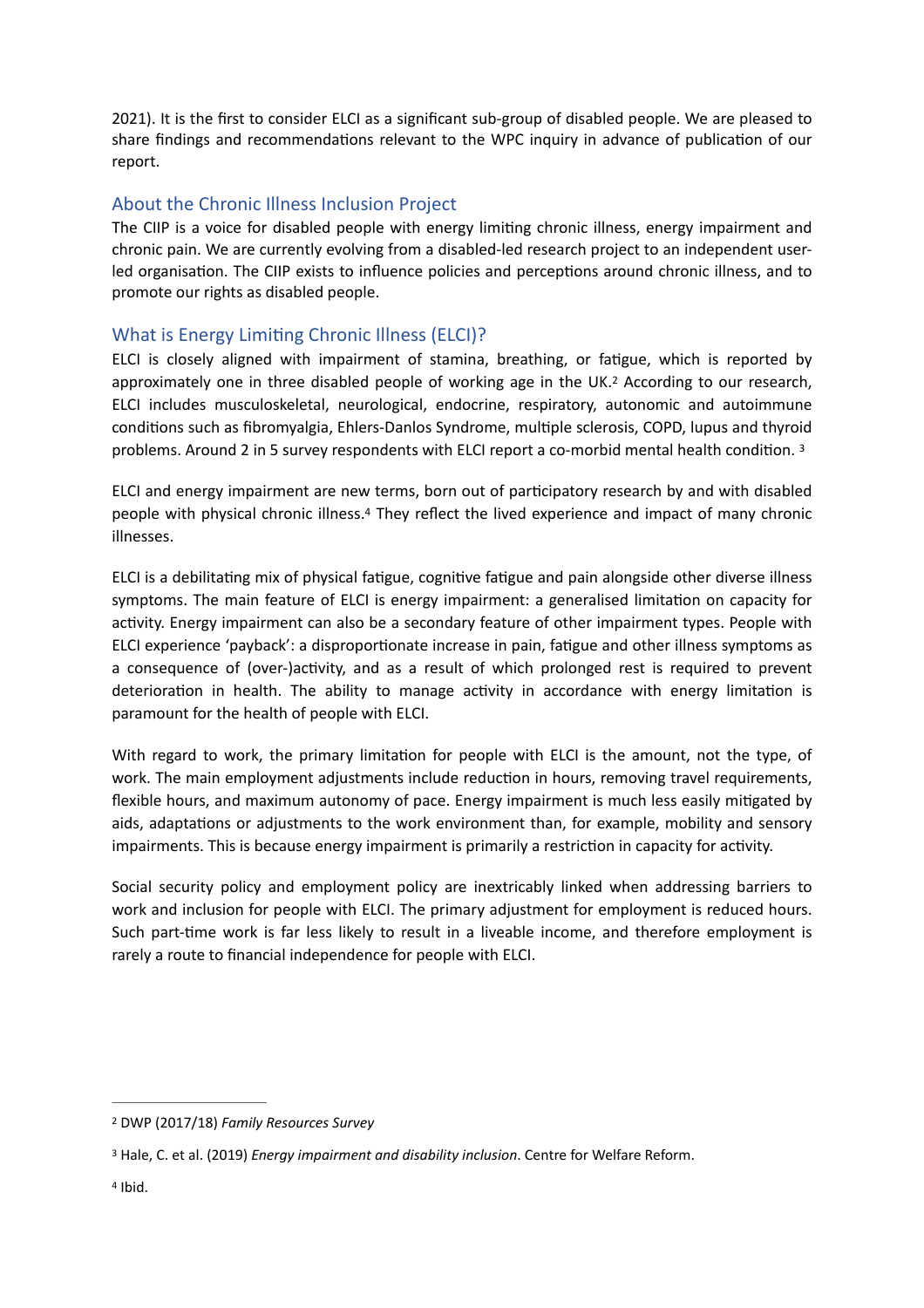# Section One - Progress so far and impact

# 1.1 What progress has been made, especially since 2015, on closing the disability employment gap?

Progress on increasing employment opportunity and retention for disabled people with ELCI has been limited. Impairment of stamina, breathing and fatigue affects one in three disabled people in the UK, and yet disability employment policy has not considered ELCI and energy impairment as a discrete form of disability, equivalent to mobility impairment, learning difficulties, mental health conditions. Instead, people with ELCI have been shoehorned into measures and services designed for other impairment types, or have received one-size-fits all solutions which have failed them.

Recent policy measures include the Work and Health Programme (WHP) and labour market activation programmes for those with Limited Capability for Work, including the application of conditionality and sanctions.

#### Work and Health Programme

<span id="page-2-9"></span><span id="page-2-8"></span><span id="page-2-7"></span><span id="page-2-6"></span>Recent pilot studies for the Work and Health Programme (WPH) have confirmed the importance of being in a voluntary environment[;](#page-2-0)<sup>[5](#page-2-0)</sup> the complexity and sensitivity of work capacity;<sup>6</sup> and the positive correlation between self-assessed work capacity and the severity of disability.<sup>[7](#page-2-2)</sup> Research into the WHP trials conclude that the support offered by Work Coaches was little more than talk and basic job-search help[.](#page-2-3)<sup>[8](#page-2-3)</sup> Participants were 'supported', 'encouraged', 'signposted' or 'persuaded' to engage in social or work-related activity. Work Coaches were unable to directly assess what work or workrelated activity they might be able to do, assess and provide aids and adaptations, deliver counselling or physiotherapy, or liaise with employers to create or carve out suitable jobs. Yet these are the very measures recommended for increasing employment opportunity and retention for people with ELCI (see below). Overall, Work Coaches from the WHP were found to have little to no impact, with claimants who had secured work attributing this to themselves, their support networks or other organisations[.9](#page-2-4)

<span id="page-2-11"></span><span id="page-2-10"></span>Sanctions and conditionality have negative effects on sick and disabled people, yet the DWP is expanding the use of mandatory engagement.[10](#page-2-5)

<span id="page-2-2"></span><sup>[7](#page-2-8)</sup> Newton B and Sainsbury R (2017) The 2015 ESA Trials: A Synthesis of Qualitative Research with Claimants. Research Report No. 933. London: DWP.

<span id="page-2-3"></span> Lyne et al (2017) [8](#page-2-9) Newton et al (2017) Moran M (2017) The 2015 ESA Trials: A Synthesis. Ad Hoc Research Report No. 49. London: DWP.

<span id="page-2-4"></span> See *Benstead (2019) Predicting Policy Performance: Can the Work and Health Programme Work for* [9](#page-2-10) *Chronically Sick and Disabled People? Critical Social Policy 39(4):643-662* for more on the problems with the Work and Health Programme and employment support for sick and disabled people.

<span id="page-2-5"></span><sup>[10](#page-2-11)</sup> Hale C (2014) Fulfilling Potential? ESA and the Fate of the Work-Related Activity Group. London: Mind. Low L, Meacher B and Grey-Thompson B (2015) Halving the Gap? A Review into the Government's Proposed Reduction to Employment and Support Allowance and its Impact on Halving the Disability Employment Gap. London: Royal Mencap Society.

Dwyer P et al. (2018) Welfare Conditionality: Sanctions, Support and Behaviour Change. Final Findings: Disabled People. Economic and Social Research Council.

<span id="page-2-0"></span><sup>&</sup>lt;sup>[5](#page-2-6)</sup> Lyne C, Draper M and Whateley J (2017) The 2015 ESA Trials: A Synthesis of Qualitative Research with Work Coaches. Ad Hoc Research Report No. 50. London: DWP.

<span id="page-2-1"></span>[<sup>6</sup>](#page-2-7) Ibid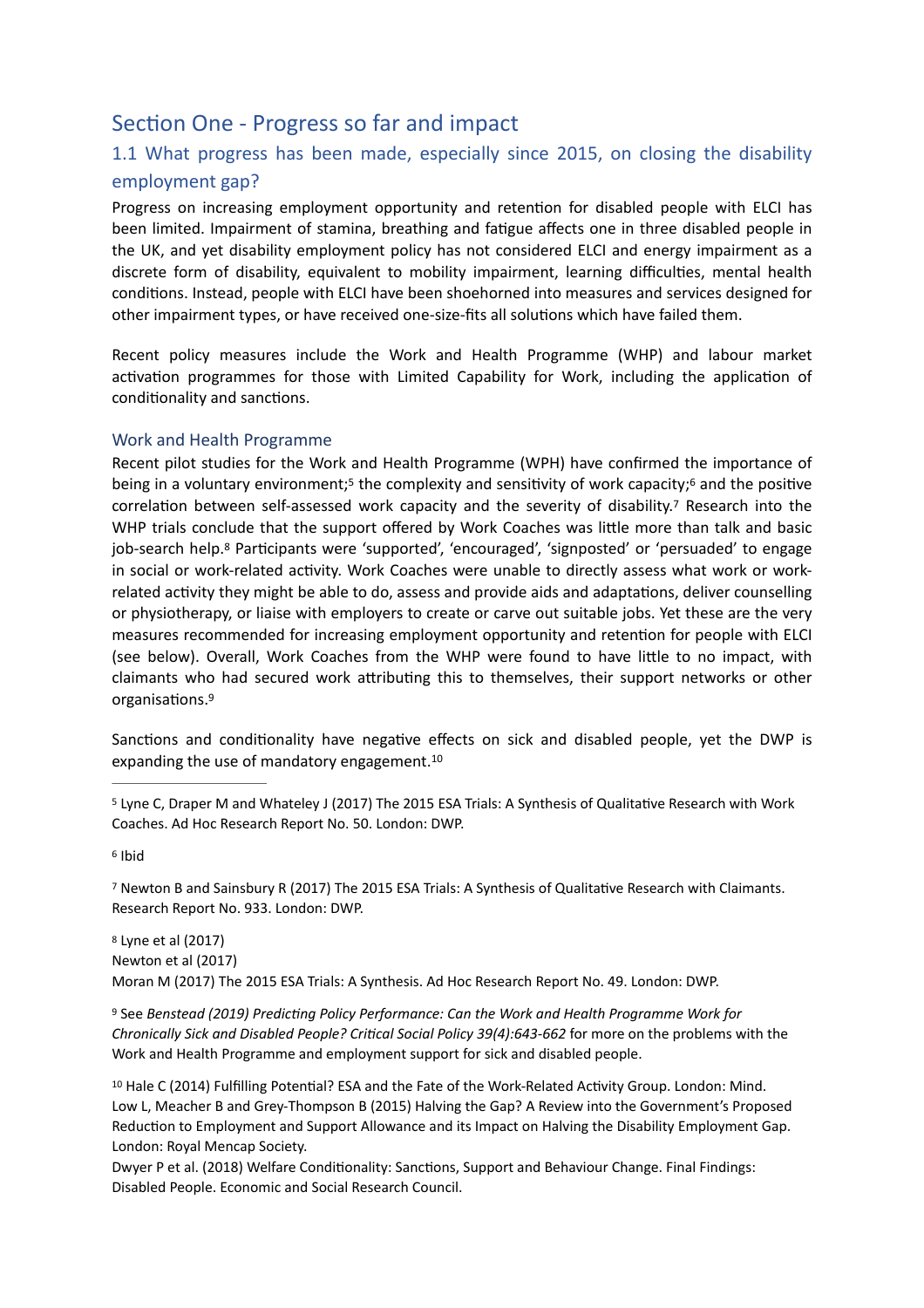# 1.2 Are some disabled people more at risk of unemployment or economic activity than others?

#### Higher risk of unemployment – health barriers to work for people with ELCI

Evidence suggests that some groups of disabled people, eg those with learning difficulties and severe mental health problems, are more at risk of unemployment than others.<sup>[11](#page-3-0)</sup> Our research indicates that disabled people with ELCI also face distinctive and significant challenges in engaging with work. Many cannot work at all, and others can only work part-time. These challenges include:

- <span id="page-3-2"></span>a) **The risk of work to health.** The dynamics of energy impairment and 'payback' (see forthcoming report) mean that any attempt to 'push through' symptoms to engage in work or other activity leads to worsening of symptoms and reduced capacity for activity. In terms of work, this leads to greatly reduced number of working hours in the week. For disabled people with ELCI, work is often not good for health. (See below for further research evidence into work and health.)
- b) **Relative lack of measures to 'level the playing field'.** Many disabled people can be successfully included in the labour market through the provision of aids, adaptations, personal assistance, accessible transport and environments, and the enforcement of antidiscrimination law, all of which remove socially constructed barriers to work. These measures can improve employment prospects for those with milder forms of ELCI, and must be adopted. However, the global impact of energy impairment, combining both cognitive and physical challenges and a restricted capacity for activity, means that aids, adaptations and barrier removal are less successful in mitigating the effect of impairment on work capability.

#### Research evidence on work and health.

<span id="page-3-3"></span>Health is critical to the employment of sick and disabled people. Repeated research shows that it is an improvement in health that enables returns to work[.12](#page-3-1)

In addition, research in the UK has demonstrated that jobs at the bottom of the labour market can cause or exacerbate work-limiting illness. Marmot (2010) concluded that there are many 'toxic jobs' in the UK which make people ill, and these 'toxic jobs' result in worse health than remaining

<span id="page-3-0"></span><sup>&</sup>lt;sup>[11](#page-3-2)</sup> Powell A (2020) Disabled People in Employment. Briefing Paper No.7540. London: House of Commons

<span id="page-3-1"></span><sup>&</sup>lt;sup>12</sup>Berthoud R (1998) Disability Benefits: A Review of the Issues and Options for Reform. York: Joseph Rowntree Foundation.

Stafford B (2007) New Deal for Disabled People: Third Synthesis Report – Key Findings from the Evaluation. London: DWP.

Becker E, Hayllar O and Wood M (2010) Pathways to Work: Programme Engagement and Work Patterns. Findings from Follow-up Surveys of New and Repeat and Existing Incapacity Benefits Customers in the Jobcentre Plus Pilot and Expansion Areas. London: DWP.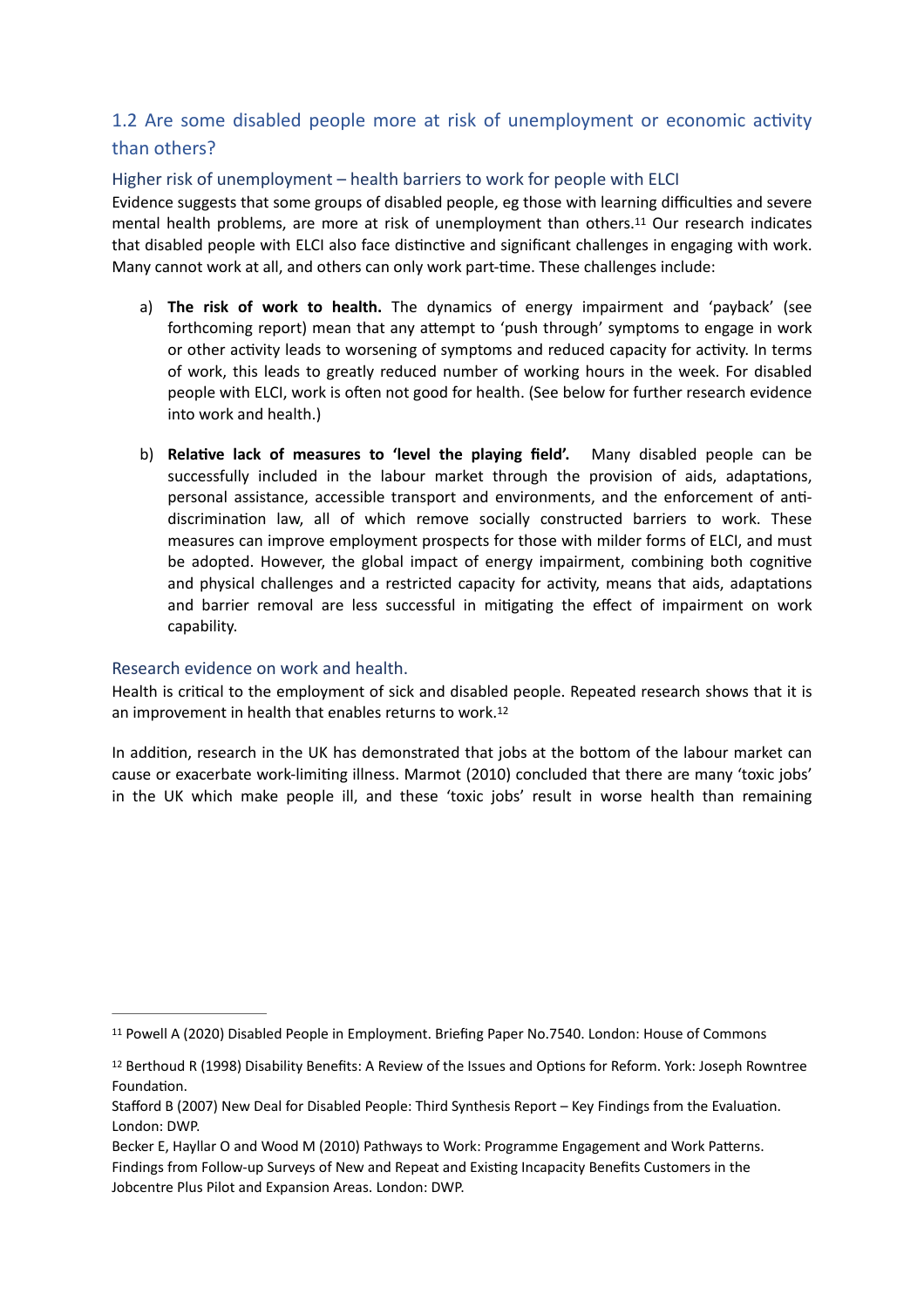<span id="page-4-5"></span><span id="page-4-4"></span>unemployed.<sup>[13](#page-4-0)</sup> Bad jobs may have contributed to the rise in work-related disability, especially in the UK.[14](#page-4-1)

There is, therefore, a major need to address both the quality of the labour market and the funding of the NHS, to ensure that we are not as a country causing or prolonging illness unnecessarily.

# 1.3 What is the economic impact of low employment and high economic inactivity rates for disabled people with ELCI?

<span id="page-4-6"></span>The low employment rates, and low hours of work capability, among disabled people with ELCI have a severe economic impact. For people on Universal Credit in the Limited Capability for Work-Related Activity group, the living allowance of £153.49/wk (excluding the temporary £20/week top-up) is £55.42 below the amount needed for living costs in order for a single working-age adult to participate in society.<sup>[15](#page-4-2)</sup> It is even further below after accounting for the gap between disabled people's extra costs and PIP awards; and still further when this money has also had to top-up housing costs and council tax support. The situation for people assessed as capable of work-related activity is dire: the £74.59 that they receive is only  $1/3^{rd}$  of what they need to live off.

<span id="page-4-7"></span>This places disabled people in the WRAG in destitution after accounting for top-ups to rent and counciltax benefits.<sup>16</sup> In comparison, the state pension is £175.20 per week and is £56.71 *more* than a pension-age couple needs to live off; and pensioners get full council tax support and are not subject to the benefit cap, bedroom tax or other housing restrictions.

<span id="page-4-0"></span>[<sup>13</sup>](#page-4-4) Marmot M (2010) Fair Society, Healthy Lives. London: Department of Health.

Butterworth P, Leach LS, Strazdins L, Olesen SC, Rodgers B and Broom DH (2011) 'The Psychosocial Quality of Work Determines Whether Employment Has Benefits for Mental Health: Results from a Longitudinal National Household Panel Survey', Occupational and Environmental Medicine 68(11): 806–812.

Chandola T and Zhang N (2018) 'Re-employment, Job Quality, Health and Allostatic Load Biomarkers: Prospective Evidence from the UK Household Longitudinal Study', International Journal of Epidemiology 47(1): 47–57.

<span id="page-4-1"></span><sup>&</sup>lt;sup>14</sup>Baumberg B (20[14](#page-4-5)) 'Fit-for-Work – Or Work Fit for Disabled People? The Role of Changing Job Demands and Control in Incapacity Claims', Journal of Social Policy 43(2): 289–310.

<span id="page-4-2"></span>[<sup>15</sup>](#page-4-6) A Minimum Income Standard for the United Kingdom in 2020. York: Joseph Rowntree Foundation

<span id="page-4-3"></span>[<sup>16</sup>](#page-4-7) Fitzpatrick et al (2018) Destitution in the UK 2018. York: Joseph Rowntree Foundation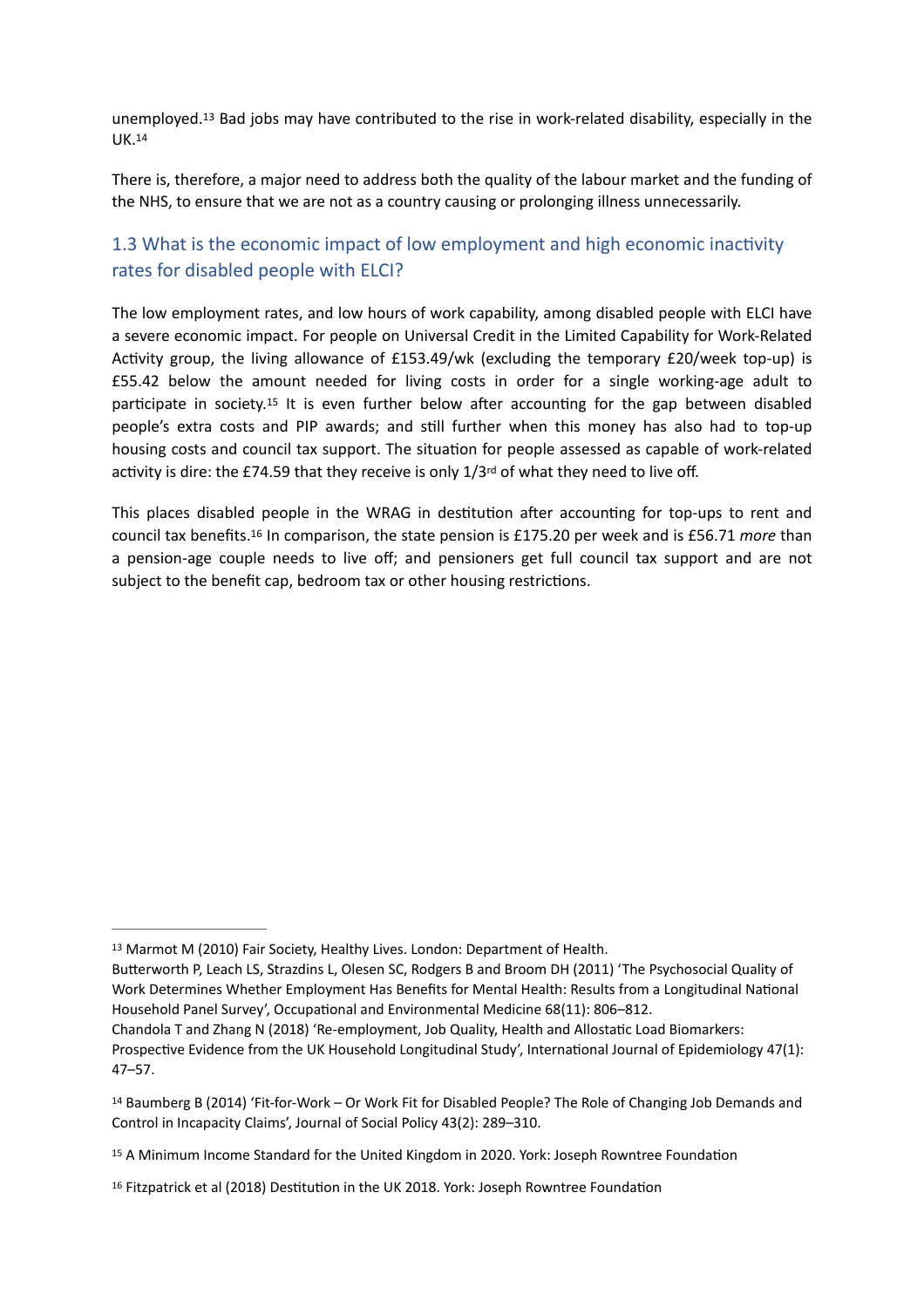# Section Two - Providing support

# 2.1 What international evidence is there on "what works" in supporting disabled people into, and in work, and how applicable is this to the UK?

There is no international evidence on disability employment relating specifically to disabled people with ELCI. Our research and forthcoming report are the first to investigate employment and social security for this significant sub-group of disabled people. We offer our recommendations as well as reviews of evidence assessment of existing policy responses.

#### Our recommendations for employment with ELCI

There is a major need to address both the quality of the labour market and the funding of the NHS, to ensure that we are not as a country causing or prolonging illness unnecessarily.

#### *Provide income security for those able to work part-time only*

Some people with ELCI may be able to work part-time, but need stable top-up benefits to compensate for low earnings. This currently does not exist. Under the current WCA, anyone capable of part-time work is typically assessed as fit-for-work and cannot claim Universal Credit without also being required to seek full-time work, as the government has created no medical safe-guard that would allow people to work a limited number of hours. This is a common problem for people with mild-moderate illness who can work 16-30 hours/week but do not have an adequate hourly wage to lift them out of poverty, and are unable to claim any form of in-work benefit.

#### *Employment support*

**Government should adopt a targeted approach to employment policy for disabled people with ELCI, not maintain the one-size-fits-all approach which has failed people with ELCI. This approach includes:** 

- Bolster rights to flexible working for disabled people as a reasonable adjustment. Flexible working for people with ELCI includes reduced hours, flexible hours, home working and remote access technology
- Support the development of job brokering and job carving agencies to connect employers with jobseekers with ELCI and work with employers to create tailored roles. A model for this provision is the Individual Placement and Support service for people with mental health conditions. Tailored roles for people with ELCI involve very reduced hours (eg fewer than 16 hours per week), highly flexible working hours and maximum autonomy over pace of work. Currently there is only one employment support and job brokering agency of this kind in the UK (see Astriid).
- Give disabled people a greater choice of provider for employment support in order to develop the ecosystem of specialist disability employment support provision and reward successful providers.
- Increase funding for the Access to Work scheme to cover a greater range of aids, adaptations and assistance; and to do so promptly and up-front in a process that is simple for both employees and employers. Promote knowledge and understanding of the scheme among employers
- Expand the scope of Access to Work to include funding for disability leave for temporary cover to support the employment of disabled people with fluctuating conditions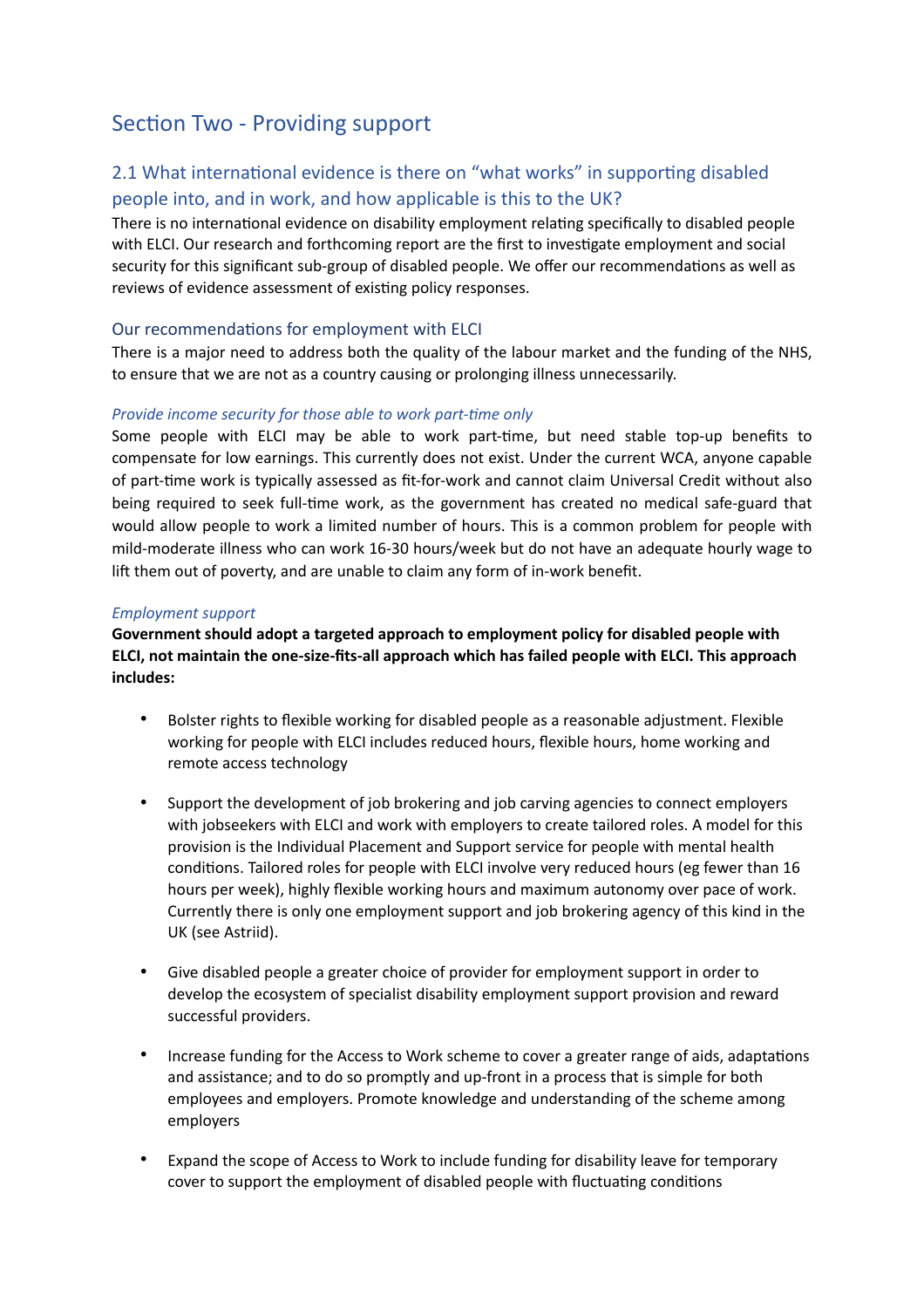- Increase funding to social care, with a particular focus on the provision of support for household tasks, to free up capacity for activity from those who want to work
- Support volunteering and informal work as routes to social inclusion and to improving wellbeing, as well as steps on a journey to employment.

**Employers should understand ECLI and energy impairment as a form of disability for which employers have a legal duty to make reasonable adjustments. Strategies for employers to promote employment for people with ELCI include:**

- Mainstreaming ELCI as part of broader Equality, Diversity and Inclusion initiatives
- Employers, line managers and co-workers should receive information and training on ELCI and energy impairment. This training should be included within broader disability awareness training, be produced and delivered by disabled people with lived experience of ELCI, challenge negative stereotypes about fatigue and chronic illness and outline key adjustments to support employees with ELCI,
- Foster organisational cultures that support disability disclosure and reasonable adjustments for people with ELCI
- Adopt management practices to support worker-led flexibility. Practices that maximise autonomy, trust and responsibility will empower employees with ELCI to manage their health condition and work within safe energy limits.
- Consider carving out roles tailored to disabled people with ELCI. This could include creating roles below 16 hours per week, removing in-work travel, redesign person specification,
- **Key adjustments to enable people with ELCI to remain in, or take up work include:** Adjustments to working patterns, especially reduced hours, flexible hours, eg annualised hours, home working, remote access provision
- **Workplace adjustments** for those able and preferring to work within workplaces include (but are not limited to) parking spaces, resting spaces, ergonomic seating/reclining, the ability to control light and noise and chemicals (not open plan offices) and the capacity to take breaks during the working day.

# 2.2 What is the right balance between in and out of work support, and is DWP getting the balance right? What more should the Department look to provide?

Currently the DWP is not providing adequate support for either employment or unemployment. Financial support through the social security system is a key lever for supporting people with ELCI, both in, and out, of work.

Adequate unemployment support would mean benefits at the rate of £208.91/week for those who cannot reasonably be expected to work at least 16 hours/week on a reliable, regular basis in the open (i.e. without Access to Work or other employment support) labour market; and tapered benefits for those who can work part-time but not full-time and therefore need an income top-up. Currently the benefit rate for those assessed as unable to work is inadequate for many and leaves some in destitution; and there is no top-up benefit for those who can only work part-time.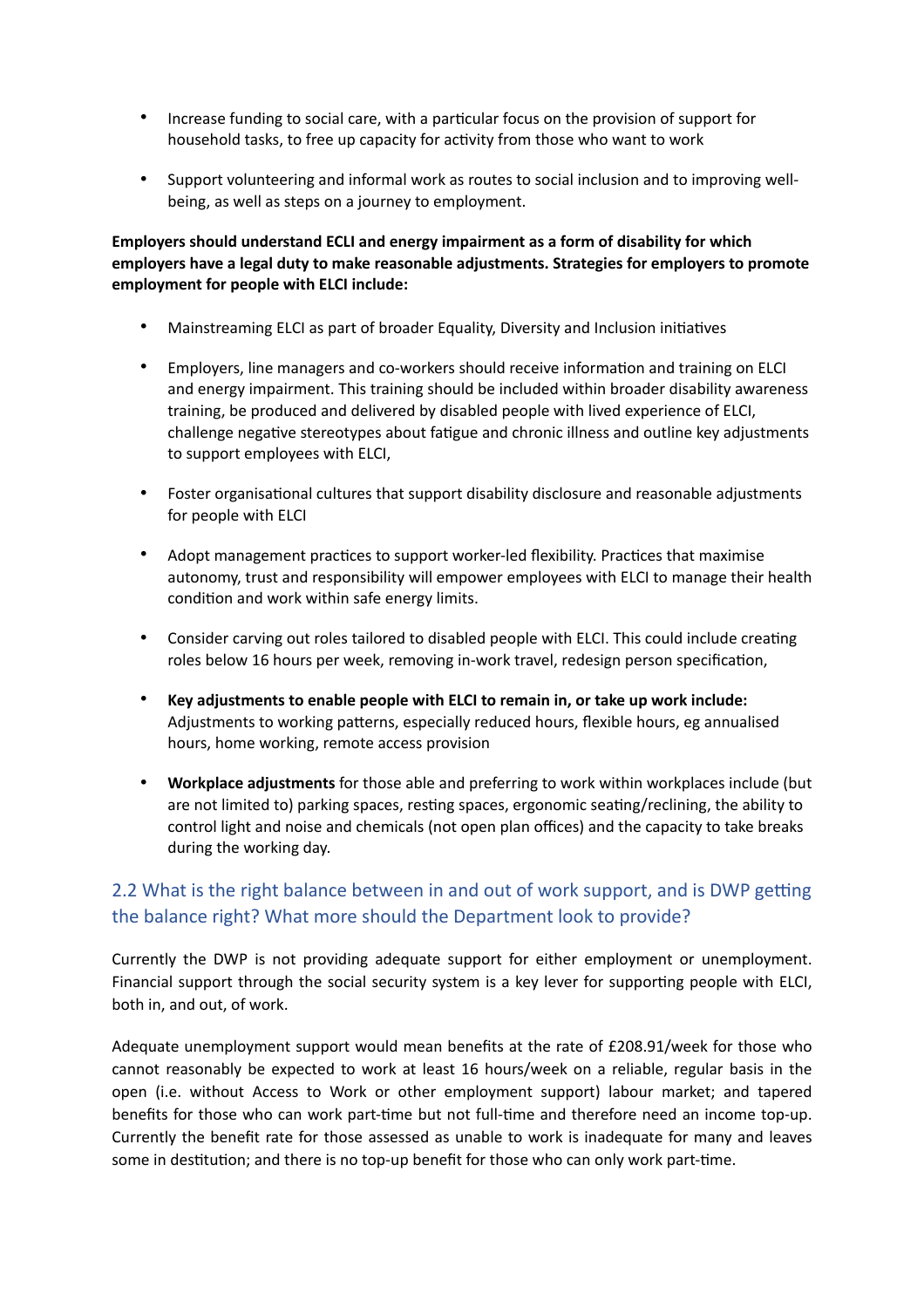Adequate employment support would include: a secure top-up benefit for those only able to work part-time; long run-on periods of twelve months for those moving into work; full occupational therapy assessments with a commitment from the government to immediately provide the physical aids and any support worker that is needed.

# 2.3 How can DWP better support employers to take on and retain disabled employees, and to help them progress in work?

Develop and promote training on ELCI and energy impairment in association with user-led organisations for employers to understand ELCI in relation to their duties under the Equality Act 2010. This training should include the kinds of reasonable adjustments that can enable people with ELCI to take up, and remain in, work.

Support the development of job brokering and job carving agencies to connect employers with jobseekers with ELCI and work with employers to create tailored roles.

### 2.4 What improvements should DWP make to the support it offers to unemployed disabled people via Jobcentre Plus?

The DWP needs to bring in specialist work coaches who have expertise in either a particular disability (e.g. visual impairment or ELCI) or industry; the former may be more important than the latter, although expertise in certain industries may be of additional benefit.

The WHP is inappropriate for disabled people with ELCI and they should not be mandated to it. This should be replaced with funding given up-front for the employment support provider of choice to recipients. By allowing people to choose which employment support provider to go to, money for supporting disabled people will naturally end up going towards those organisations who are most successful and have gained a reputation for being effective and supportive.

The DWP must end conditionality and sanctions.

# 2.5 How can DWP put this into practice in services such as Access to Work and the Work and Health Programme?

Access to Work support packages should be linked to the individual, not their workplace, to allow efficiency and effectiveness when changing employment.

DWP should expand the scope of Access to Work to include funding for disability leave for temporary cover to support the employment of disabled people with fluctuating conditions

The government should promote knowledge and understanding of the Access to Work scheme among employers.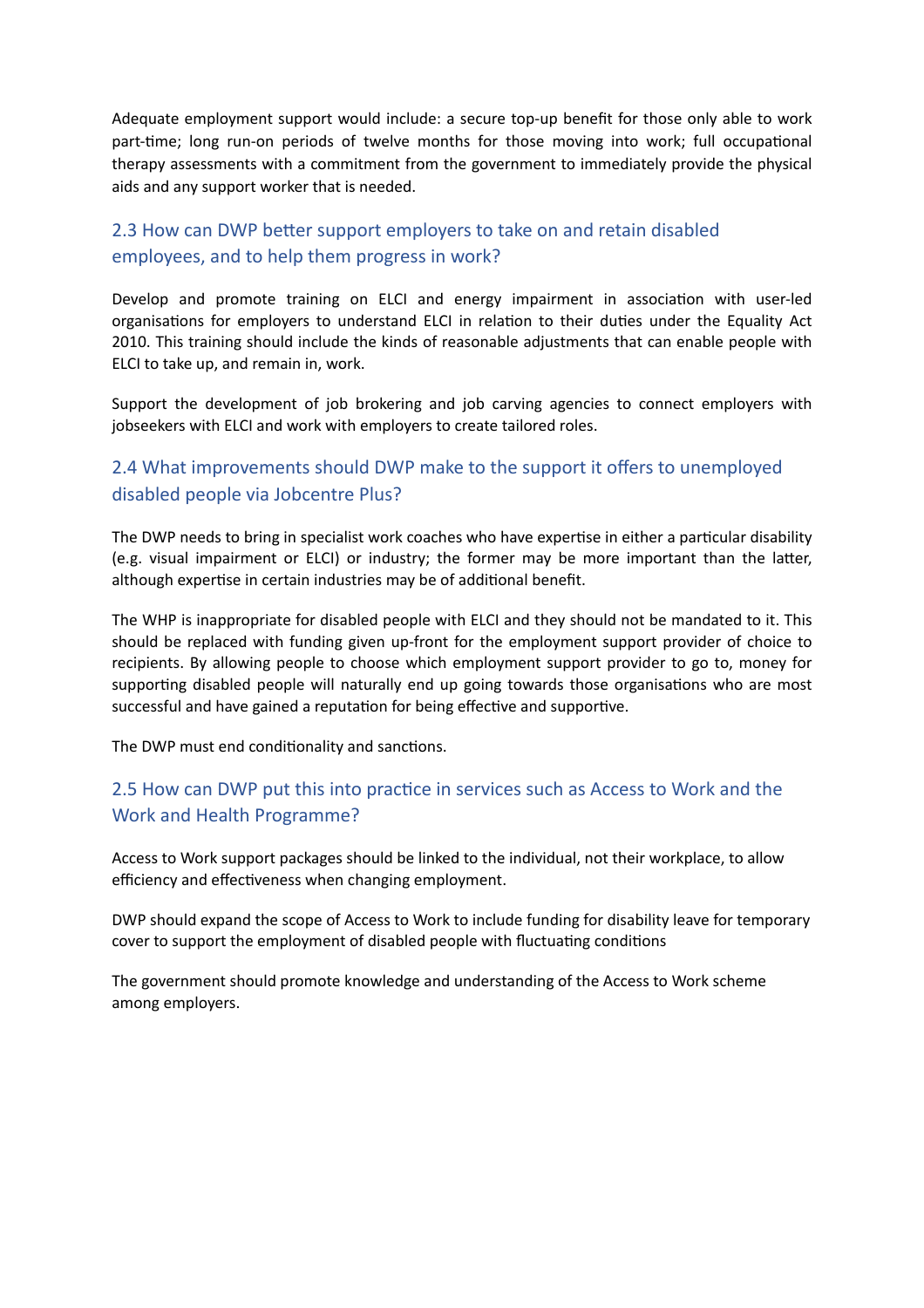# Section Three - Enforcement and next steps

# 3.1 Are "reasonable adjustments" for disabled people consistently applied? How might enforcement be improved?

As far as we are aware, reasonable adjustments are not consistently applied, and enforcement is negligible. Many disabled people are unaware of their rights; unable to advocate effectively for themselves against employers, HR or line managers; and unable to bear financially the cost of legal support or physically or mentally the strain of challenging discriminations.

#### Barriers to disability disclosure and reasonable adjustments with ELCI

For disabled people with ELCI there is an additional barrier to disability equality in work, consisting of barriers to disability identification and disclosure. Our research with over 2,000 disabled people with ELCI suggests that disabled people with ELCI express considerable ambiguity and uncertainty when asked whether they consider themselves to be disabled.  $17$  A large part of this ambiguity relates to social attitudes and stereotypes about fatigue and chronic illness, in particular the idea that disability is only real if it is visible and fixed or unchanging:

- <span id="page-8-1"></span>• Over two thirds frequently encountered the attitude that they "don't look disabled" and 66% agree that "I would risk negative reactions from others" if they refer to themselves as disabled.
- 55% agreed that they encounter the attitude that "fatigue and pain are not real disabilities".
- More than 4 out of 5 participants agreed that they encounter the attitude that "everyone" gets tired".
- Almost 70% agreed that they encounter the attitude that they "shouldn't make a fuss" about their difficulties, and 39% frequently, and 44% sometimes, encounter the attitude that they "should try harder to overcome their difficulties".
- 43% of respondents agreed that "I feel like an imposter" when referring to themselves as disabled.

Many participants only considered that they were entitled to identify as disabled once they had been assessed as eligible for ESA or PIP. This suggests that opportunities for job retention through reasonable adjustments may be missed.

Adoption of the terms ELCI and energy impairment into all areas of government policy making for disabled people would help to challenge stigma and misconceptions about fatigue and chronic illness, and clarify disability identity for people living with ELCI.

This, in turn would empower employees with ELCI to disclose their disability status and therefore increase their chances of obtaining reasonable adjustments in work.

<span id="page-8-0"></span>[<sup>17</sup>](#page-8-1) Hale, C. et al. (2019)